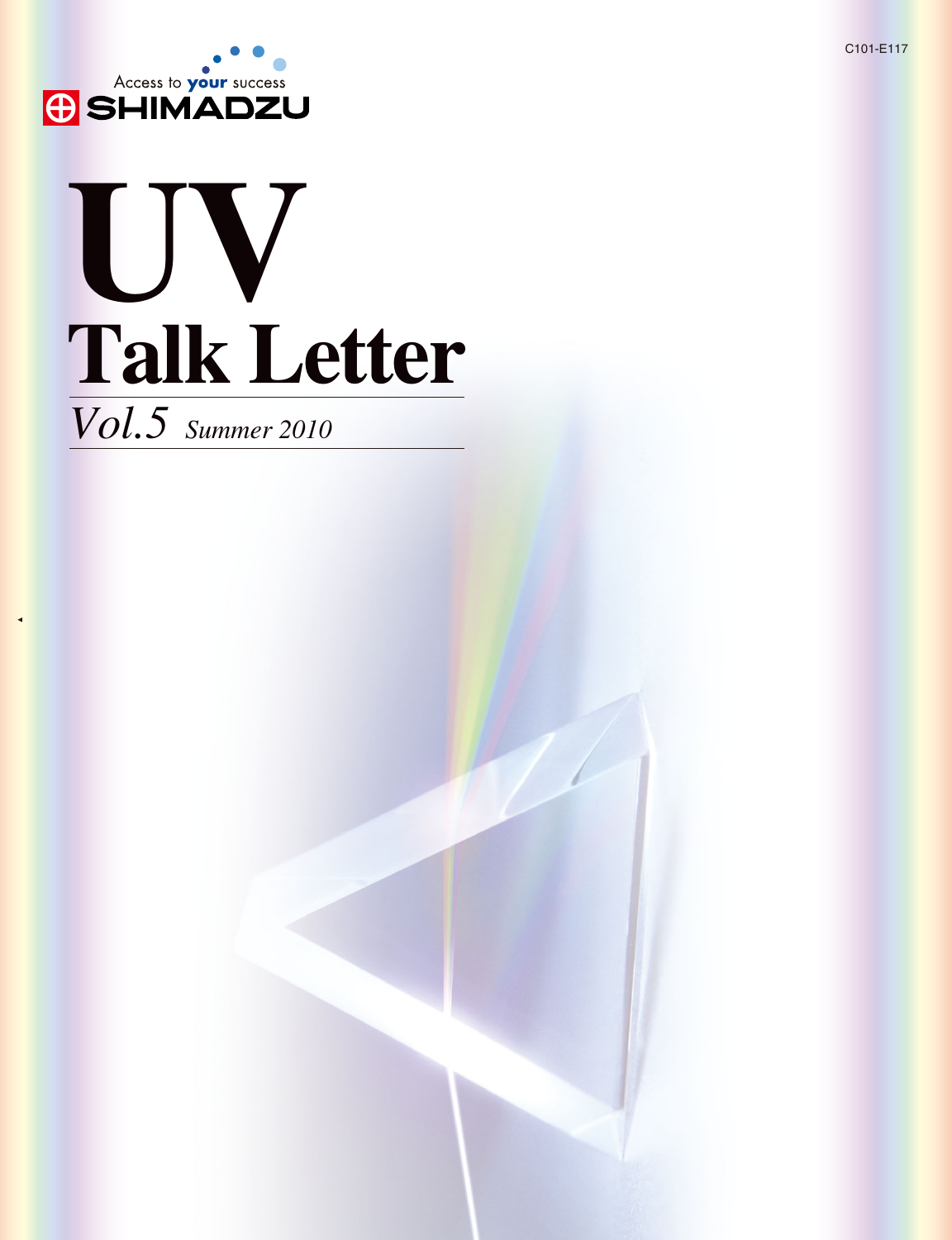

## **UV Talk Letter** Integrating Spheres

Integrating spheres are frequently used for measurement of solid samples using a UV-VIS spectrophotometer. These integrating spheres are introduced here.

#### 1.Introduction

Integrating spheres have a spherical-shaped inner surface and inner wall made of light scattering material, such as barium sulfate, having high reflectance. Integrating spheres are effective in causing a light beam (measurement light) entering the sphere to scatter uniformly.

Integrating spheres have a hole (aperture) at the position irradiated by the measurement light. When measuring the measurement light which passes through the sample and enters the sphere, the sample is placed at this aperture. The detector is installed at an aperture (mainly, at the top or bottom of the integrating sphere) where it is not directly irradiated by the measurement light.

Integrating spheres are mainly used to measure samples having scattering properties or samples such as optical lenses that refract light. When measuring the transmittance of lenses that condense the measurement light after it has passed through the lens, as in the method where light is directly detected by a regular detector, the measurement light strikes the light-sensitive surface of the detector when performing baseline correction (100 % alignment) as shown in Fig. 2 (a). However, light after the sample is irradiated protrudes from the light-sensitive surface of the detector, preventing correct measurement from being

performed. With a sample having scattering properties, light that is scattered after the sample is irradiated cannot reach the lightsensitive surface of the detector. When an integrating sphere is used to measure a sample, correct measurement can be performed since all measurement lights are irradiated on the light-sensitive surface of the detector after being diffused inside the integrating sphere at both baseline correction and sample measurement, as shown in Fig. 2 (b).



Fig.1 Schematic of Integrating Sphere



Fig. 2 Comparison of Direct Light Detection and Measurement Using Integrating Sphere

Transmittance measurement and reflectance measurement using an integrating sphere are introduced on the following pages.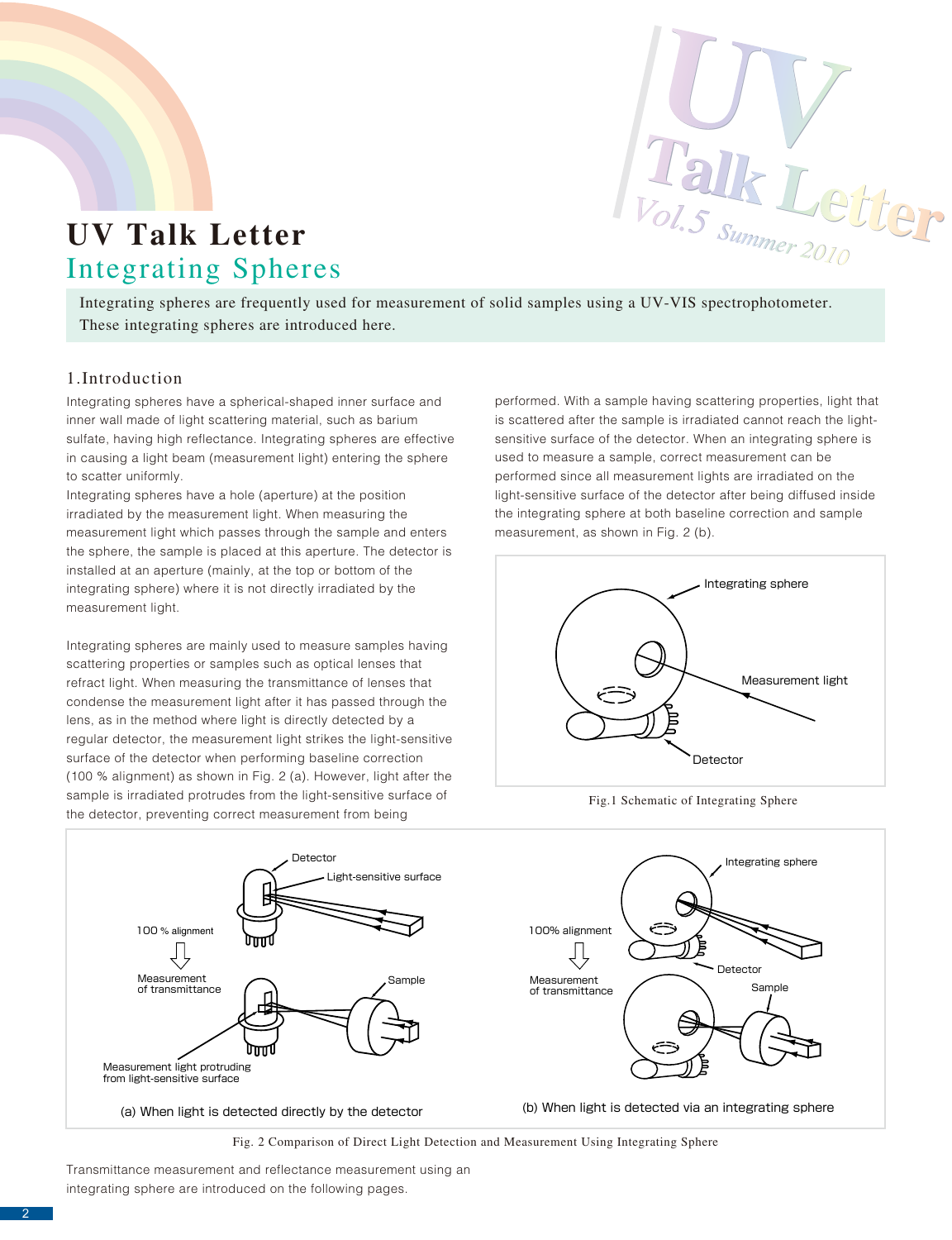#### 1. Transmittance Measurement

As shown in Fig. 3, baseline correction is performed without a sample present at the aperture of the integrating sphere. When there is an aperture on the reflection side of the integrating sphere, a standard sample (e.g. white board filled with barium sulfate) is placed at this aperture. In regular transmittance measurement, both the scattered component and linear component that have passed through the sample are measured, as shown in Fig. 4.

To perform transmittance measurement of only the scattered component, place the sample with the aperture on the reflection side open as shown in Fig. 5.

Haze (turbidity) measurement of a suspension sample called can also be performed by transmittance measurement. Baseline correction is performed with the standard sample placed on the reflection side as shown in Fig. 3. Next, measurement is performed either with a light trap (tube for absorbing linear component light to prevent it from being introduced to the detector) installed at the reflection side, as shown in Fig. 6, or with the sample placed at the aperture and with the reflection side open. Turbidity can be obtained from these measurement values. To perform measurement more exactly, measure with the light trap installed or with the reflection side open, and then calculate correction with the resulting measurement value set as turbidity "0."

A slight difference sometimes occurs between the measurement result obtained by the integrating sphere of the spectrophotometer and the measurement value obtained by an exclusive haze meter since the irradiation state of the measurement light on the sample and the opening state, etc. of the integrating sphere are different.







Fig. 4 Schematic of Transmittance Measurement



Fig. 5 Transmittance Measurement of Only Scattered Component



Fig. 6 Schematic of Haze Measurement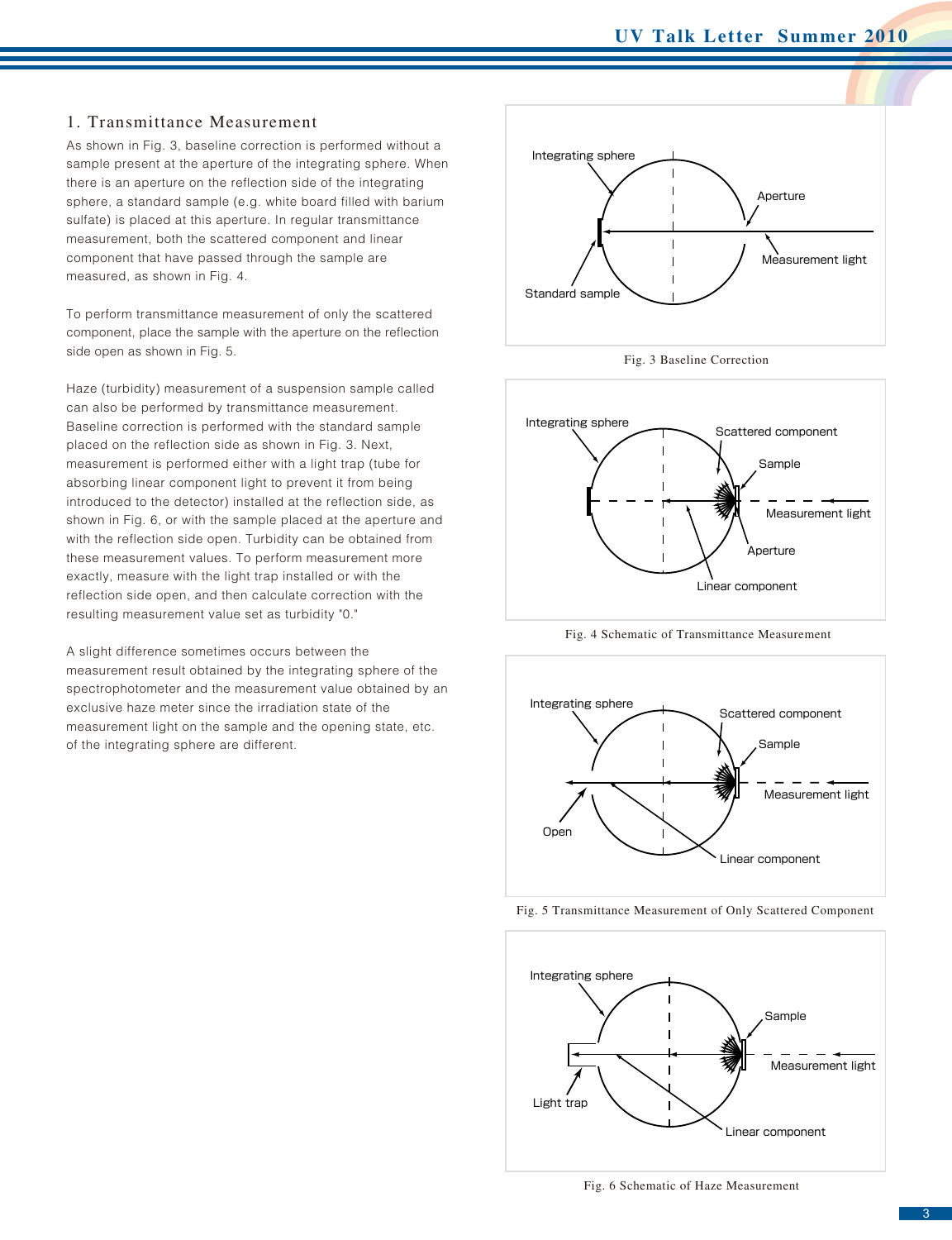#### 2. Reflectance Measurement

As shown in Fig. 7, after baseline correction is performed with the standard sample (e.g. white board filled with barium sulfate) placed at the position (reflection position) irradiated by the measurement light after it has entered the aperture and passed through the inside of the integrating sphere, the standard sample is replaced with the sample to be measured at the same position, and measurement is performed.

Reflectance measurement using an integrating sphere is called relative reflectance measurement since reflectance with respect to the standard sample is measured. Accordingly, changes (e.g. changes over time) in the reflectance of the standard sample affect the measurement value of the sample. Also, note that reflectance changes when the standard sample is changed.

There are two types of reflectance measurement, diffuse reflectance and total reflectance. With diffuse reflectance measurement, a normal (0°) measurement light is irradiated on the sample, as shown in Fig. 8. The diffuse reflectance component is diffused inside the integrating sphere, and the specular reflectance component exits to the outside of the integrating sphere from the hole at which the measurement light entered. For this reason, diffuse reflectance measurement involves only the diffuse reflectance component. With total reflectance measurement, however, the measurement light is irradiated tilted 8° from the normal of the sample, as shown in Fig. 9. With this measurement method, the diffuse reflectance component is diffused inside the integrating sphere, in the same way as in diffuse reflectance measurement, and the specular reflectance component is diffused inside the integrating sphere since it strikes the integrating sphere's inner wall. For this reason, total reflectance measurement involves both the specular reflectance component and the diffuse reflectance component.

With measurement using an integrating sphere, the light intensity is 1/100 to 1/1000 as compared with measuring light received directly by a detector. So, noise increases when measurement is performed at the same conditions as when light is received directly by a detector. To reduce noise, the light intensity must be increased. This can be remedied by widening the slit on a spectrophotometer.

Generally, the diameter of the inner wall of integrating spheres used in spectrophotometers is 60 mm. Some integrating spheres have an inner wall diameter of 150 mm. These have a smaller aperture ratio and higher diffusion properties, so they are less likely to be affected by the scattering state of the sample. However, due to the greater amount of space in the integrating sphere, the intensity of light incident on the detector decreases, resulting in increased noise. The aperture ratio refers to the area of the hole with respect to the entire area including the hole on the inner wall of the integrating sphere.



Fig. 7 Schematic of Reflectance Measurement



Fig. 8 Diffuse Reflectance Measurement



Fig. 9 Total Reflectance Measurement

#### 3. Conclusion

An integrating sphere allows measuring samples that cannot be measured properly by the method where light is directly received by a regular detector. It is recommended to use an integrating sphere when measuring samples, such as semi-transparent or opaque solutions and lenses, that change the direction of light.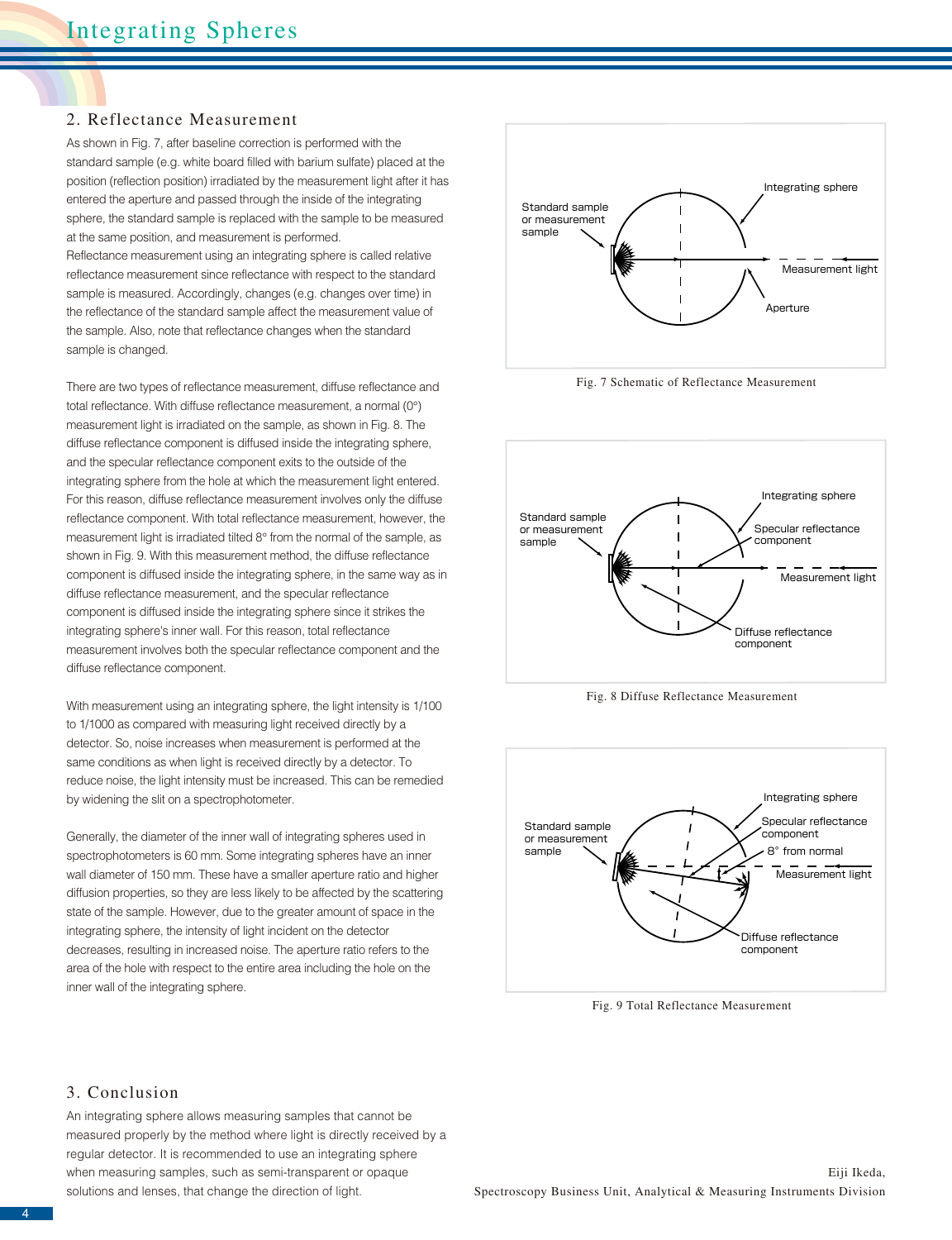### Solar Transmittance/Solar Reflectance Measurement

film that allow visible light through but cut off the penetration of infrared light. Development is also is being conducted into roofing or paint for roofs that reflects infrared light. Measurement methods for evaluating the performance of these measures and calculation With global warming a major issue these days, lifestyles that place less impact on the environment are gaining in importance. For example, research to improve energy efficiency is being advanced in a variety of fields as typified by solar cells and hybrid cars. Measures for improving the efficiency of heating and cooling inside buildings are being devised. These include glazing and opaque methods are stipulated in JIS standards, and are disclosed in JIS R3106 regarding flat glass, JIS A5759 regarding films for glazing used in construction, and JIS K5602 regarding paint films. The various measurement methods for flat glass conforming to JIS R3106 are introduced below.

#### 1. JIS R3106 "Testing Method on Transmittance, Reflectance and Emittance of Flat Glasses and Evaluation of Solar Heat Gain Coefficient"

JIS R3106 stipulates methods for measuring and calculating visible transmittance, visible reflectance, solar transmittance, solar reflectance, and normal emittance as indices for expressing the properties of flat glass.

"Solar" in this context refers to the near ultraviolet, visible and near infrared wavelength region of 300 to 2500 nm that directly reaches Earth after penetrating the atmosphere. "Visible" refers to radiation of the wavelength range of 380 to 780 nm that is capable of passing through the visual sensory organs and causing visual sensation.

#### 2. Visible Transmittance and Visible Reflectance

Visible transmittance (τv) and visible reflectance (ρv) refer to the ratio of the beam of visible light vertically incident on a glass surface to the incident beam of transmitted light or reflected light. These values are calculated by equations (1) and (2) below, using spectral transmittance ( $\tau(\lambda)$ ) and spectral reflectance ( $\rho(\lambda)$ ), respectively, obtained by conducting transmittance measurement and reflectance measurement in the wavelength range of 380 to 780 nm using a UV-VIS spectrophotometer equipped with an integrating sphere. In the equations, Dλ·Vλ is the weight coefficient specified in JIS R3106 for calculating visible transmittance and visible reflectance.

$$
\tau v = \frac{\sum_{\lambda} D \lambda \cdot V \lambda \cdot \tau(\lambda)}{\sum_{\lambda} D \lambda \cdot V \lambda}
$$
 (1) 
$$
\rho v = \frac{\sum_{\lambda} D \lambda \cdot V \lambda \cdot \rho(\lambda)}{\sum_{\lambda} D \lambda \cdot V \lambda}
$$
 (2)

#### 3. Solar Transmittance and Solar Reflectance

Solar transmittance (τe) and solar reflectance (ρe) refer to the ratio of the radiant flux of solar energy vertically incident on a glass surface to the transmitted radiant flux or reflected radiant flux.

These values are calculated by equations (3) and (4) below, using spectral transmittance  $(\tau(\lambda))$  and spectral reflectance  $(\rho(\lambda))$ , respectively, obtained by conducting transmittance measurement and reflectance measurement in the wavelength range of 300 to 2500 nm using a UV-VIS-NIR spectrophotometer equipped with an integrating sphere. In the equations, Eλ·Δλ is the weight coefficient indicating the standard spectrum distribution of solar energy as specified in JIS R3106.

$$
\tau e = \frac{\sum_{\lambda} E \lambda \cdot \Delta \lambda \cdot \tau(\lambda)}{\sum_{\lambda} E \lambda \cdot \Delta \lambda}
$$
 (3) 
$$
\rho e = \frac{\sum_{\lambda} E \lambda \cdot \Delta \lambda \cdot \rho(\lambda)}{\sum_{\lambda} E \lambda \cdot \Delta \lambda}
$$
 (4)

#### 4. Normal Emittance (IR Measurement)

To determine normal emittance, specular reflectance (ρn(λ)) measurement is conducted in the infrared region 2000 to 400 cm-1 using an IR spectrophotometer equipped with a specular reflectance measurement attachment. Reflectance ρn is calculated from equation (5) using the reflectance of 30 specified wavelengths among the measured values. Then, normal emittance (εn) is obtained from equation (6).

$$
\rho n = \frac{1}{30} \sum_{i=1}^{30} \rho n (\lambda i) \qquad (5) \qquad \epsilon n = 1 - \rho n \qquad (6)
$$

Measurement of specular reflectance  $(pn(\lambda))$  is conducted in the range of at least 5 to 25  $\mu$ m (wavenumber 2000 to 400 cm<sup>-1</sup>) at a resolution of 4 cm-1 or less within the ambient temperature's heat emittance wavelength region of 5 to 50 μm (wavenumber 2000 to 200 cm-1). If a certified surface-coated mirror is not available, the standard reflectance value specified in JIS R3106 is used. Also, if the measurement wavelength of 50  $\mu$ m (200 cm<sup>-1</sup>) cannot be attained, the specular reflectance value at the measured upper limit wavelength is used as the value for longer wavelengths.

#### 5. Measurement Example

Measurements were conducted on four types of commercial plate glass to determine their respective visible transmittance, visible reflectance, solar transmittance, solar reflectance, and normal emittance values. Table 1 summarizes the measurement conditions that were used. Fig. 1 shows a glass sample placed on the integrating sphere. Figs. 2, 3 and 4 show the transmission spectra and reflection spectra in the UV-VIS-NIR region (correction by absolute reflectance of standard sample) and reflection spectra in the infrared region, respectively. The measured samples consisted of 1 type of transparent glass and three types of opaque glass (green: transparent glass, black: opaque glass 1, red: opaque glass 2, blue: opaque glass 3). It is clear from Figs. 2, 3 and 4 that large differences in both transmittance and reflectance exist in the UV-VIS-NIR region, but the reflectance values in the infrared region were about the same.

Table 2 shows the visible transmittance, visible reflectance, solar transmittance, solar reflectance, and normal emittance of each calculated sample. Calculation of the visible transmittance, visible reflectance, solar transmittance, and solar reflectance was conducted using the solar transmittance measurement software shown in Fig. 5 to easily obtain measurement results. Commercial spreadsheet software was used to calculate normal emittance.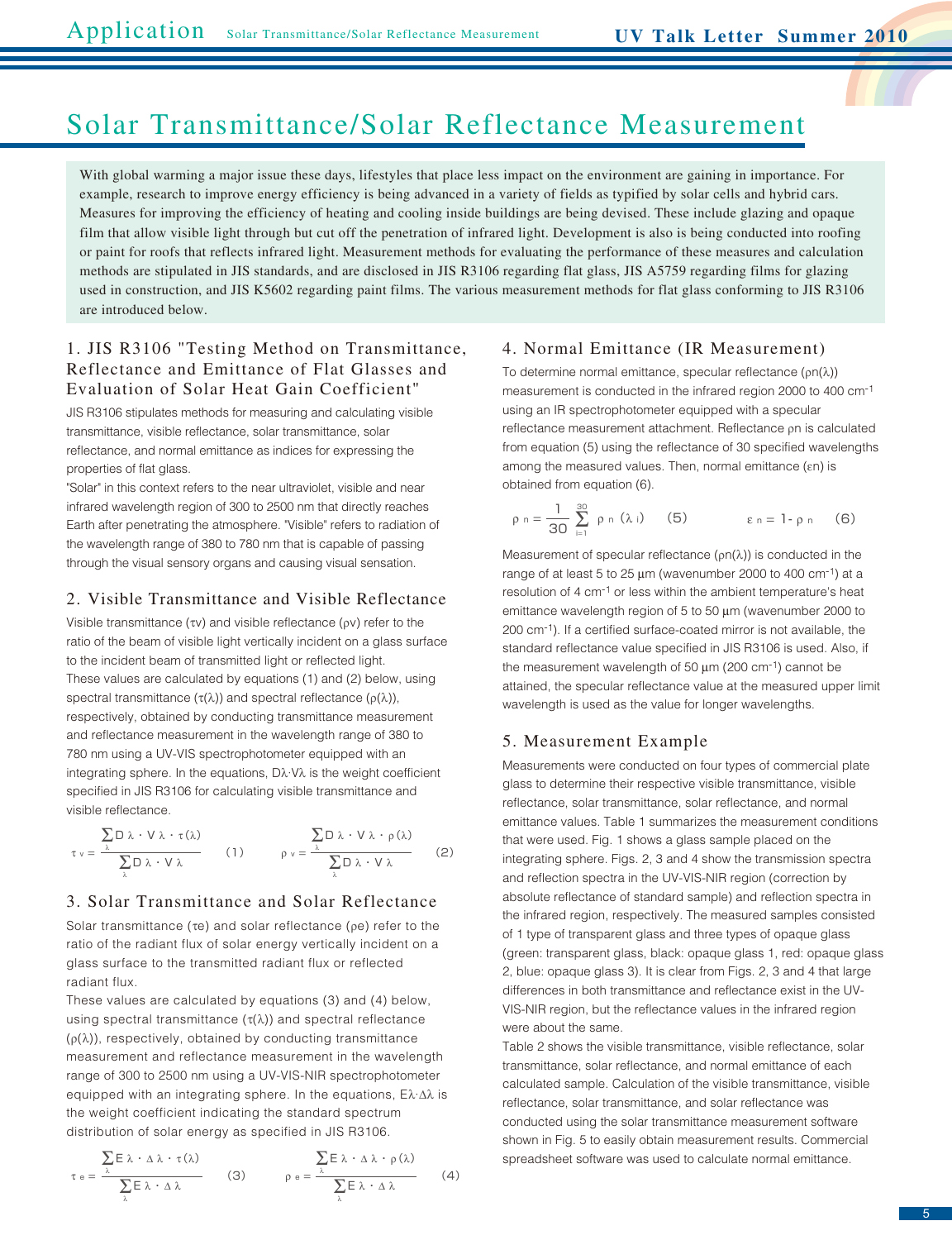|                                          | Visible                                                                                                |                                                                                                                                                                                                   | Solar                                                                                                  |                                                                                                                                                                                                   |                                                                                                                             |
|------------------------------------------|--------------------------------------------------------------------------------------------------------|---------------------------------------------------------------------------------------------------------------------------------------------------------------------------------------------------|--------------------------------------------------------------------------------------------------------|---------------------------------------------------------------------------------------------------------------------------------------------------------------------------------------------------|-----------------------------------------------------------------------------------------------------------------------------|
|                                          | Transmittance                                                                                          | Reflectance                                                                                                                                                                                       | Transmittance                                                                                          | Reflectance                                                                                                                                                                                       | Normal Emittance                                                                                                            |
| Analytical<br>Instrument                 |                                                                                                        | <b>IRAffinity-1</b><br>FTIR Spectrophotometer<br><b>SRM-8000</b><br>(Specular Reflectance Measurement Attachment)                                                                                 |                                                                                                        |                                                                                                                                                                                                   |                                                                                                                             |
| Measurement<br><b>Wavelength Range</b>   |                                                                                                        | 380 to 780 nm                                                                                                                                                                                     | 300~2500nm                                                                                             |                                                                                                                                                                                                   | $5 - 25$ um                                                                                                                 |
| Resolution                               | 10 nm max.                                                                                             |                                                                                                                                                                                                   | Less than 300 nm: 5 nm max.<br>380 to 780 nm: 10 nm max.<br>780 nm min.: 50 nm max.                    |                                                                                                                                                                                                   | $4 \text{ cm}$ <sup>1</sup> max.                                                                                            |
| Incident Light<br>Conditions             | Close to parallel beam<br>of light incident from<br>the normal direction                               | Close to parallel beam of<br>light incident from the radiation<br>slit at an angle not exceeding 15°                                                                                              | Close to parallel beam of<br>light incident from the<br>normal direction                               | Close to parallel beam of light<br>incident from the radiation slit at<br>an angle not exceeding 15°<br>Close to parallel bundle of rays<br>incident from the normal direction                    | Irradiation at an angle not<br>exceeding 15°                                                                                |
| <b>Standard Sample</b><br>for Comparison | The air layer is used as the<br>standard sample.<br>and its spectral transmittance<br>is taken to be 1 | Specular reflector of reflectance<br>specified by the absolute reflectance<br>measurement method (sample 1), or<br>specular reflector of reflectance specified<br>by comparison with the sample I | The air layer is used as the<br>standard sample, and its<br>spectral transmittance is<br>taken to be 1 | Specular reflector of reflectance<br>specified by the absolute reflectance<br>measurement method (sample 1), or<br>specular reflector of reflectance specified<br>by comparison with the sample ! | Aluminum-coated mirror with<br>certified absolute reflectance<br>(float flat glass with vacuum-<br>deposited aluminum film) |

Table 1 Measurement Conditions

|                   |          | Visible | Solar                                       |              |                  |  |  |  |  |
|-------------------|----------|---------|---------------------------------------------|--------------|------------------|--|--|--|--|
|                   |          |         | Transmittance   Reflectance   Transmittance | Reflectance  | Normal Emittance |  |  |  |  |
| Sample            | $TV$ [%] | pv [%]  | $\tau$ e [%]                                | $\rho$ e [%] | $\epsilon$ n [%] |  |  |  |  |
| Transparent glass | 91.25    | 441     | 89.52                                       | 5.08         | 87.39            |  |  |  |  |
| Opaque glass 1    | 63.13    | 17.09   | 63.01                                       | 11.90        | 87.35            |  |  |  |  |
| Opaque glass 2    | 53.79    | 13.88   | 37.86                                       | 8.57         | 87.44            |  |  |  |  |
| Opaque glass 3    | 34.82    | 8.07    | 40.28                                       | 6.96         | 87.45            |  |  |  |  |

Table 2 Calculation Results for Actual Samples



Fig. 1 Sample Placed on Integrating Sphere (Transmittance Measurement)



Fig. 2 Transmission Spectra in UV-VIS-NIR Region



Fig. 3 Reflectance Spectra in UV-VIS-NIR Region







Fig. 5 Solar Transmittance Measurement Software

#### 6. Conclusion

Besides JIS R3106, which is related to flat glass, there are other solar measurement-related JIS standards: JIS A5759 regarding films for glazing used in construction and JIS K5602 regarding paint films. The explanation in this paper has dealt with JIS R3106. The next issue will deal with the other two standards. Though calculations based on JIS standards can also be performed by commercial spreadsheet software, calculation results can be obtained more easily by using dedicated software such as the Solar Transmittance Measurement Software shown in Fig. 5. Also refer to the following Shimadzu Application News for details about solar transmittance and solar reflectance.

Shimadzu Application News No. A396

- "Daylight Transmittance Application Data of Glass Plate"
- Shimadzu Application News No. A404

"Glass Plate Analysis in Accordance with JIS R3106"

Shimadzu Application News No. A412

"Analysis of Adhesive Films for Glazings Conducted in Accordance with JIS A5759"

Akara Hashimoto, Kyoto Applications Development Center, Analytical Applications Department, Analytical & Measuring Instruments Division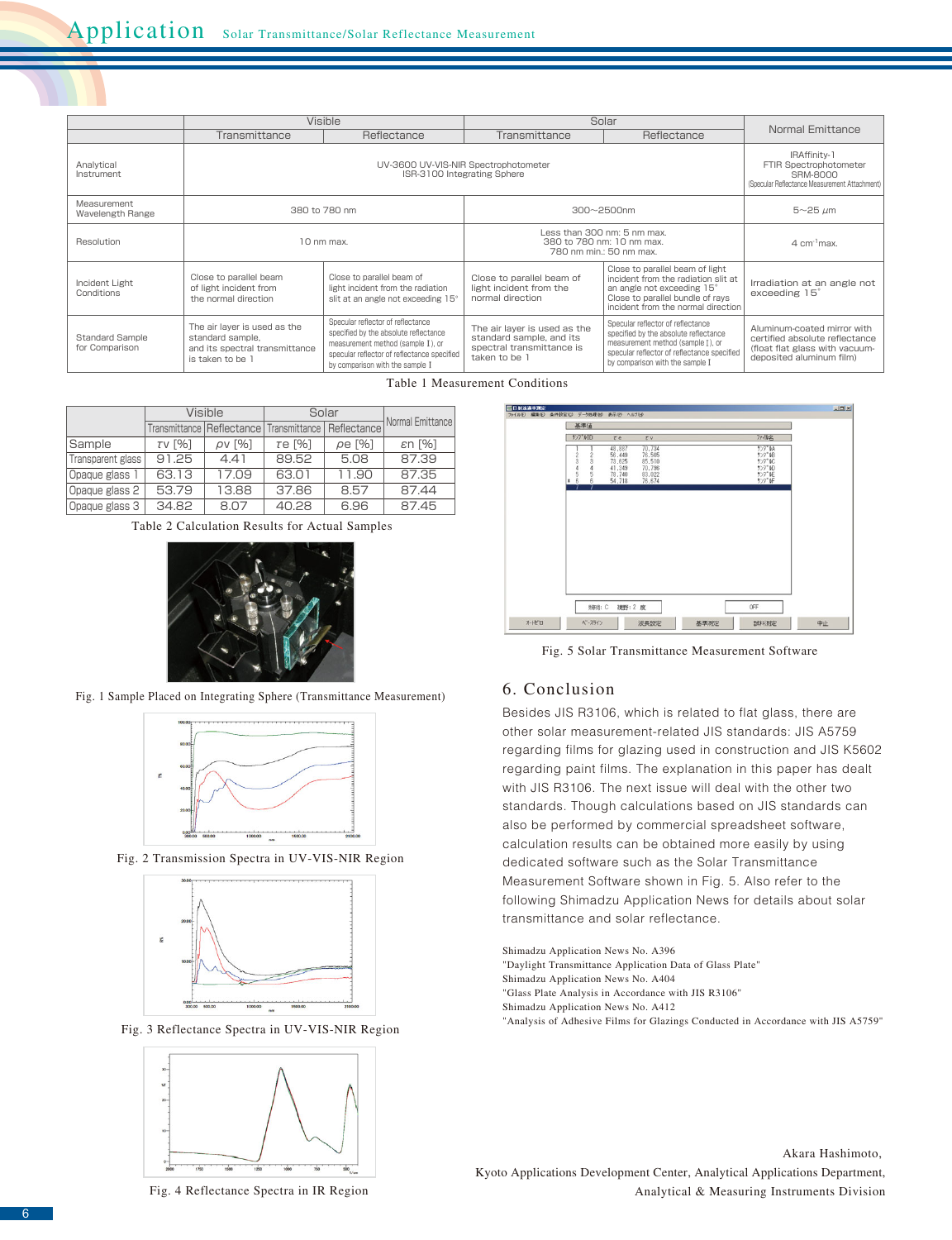### **What Is the Difference Between Relative Reflection and Absolute Reflection?**



**Q**

Relative reflectance (measurement) is used to obtain the relative reflectance referenced to a particular substance. With relative reflectance measurement, the reflectance of the sample is calculated on the assumption that the reflectance of the reflection standard is 100 %. For this reason, the obtained reflectance differs when the reflection standard is changed even if the same sample is measured. Generally, a mirror with vacuum-deposited aluminum film or barium sulfate is used as the reflection standard. Even if the same sample is measured in relative reflectance measurement, values measured on instrument A and on another instrument B will not necessarily be the same. This is because is used to obtain these instruments use different reflection standards.

On the other hand, absolute reflectance (measurement) refers to reflectance measurement for obtaining the absolute reflectance of a sample.

The reflectance referenced to an ideal reflection substance that reflects 100 % light, though this, in reality, does not exist, becomes the absolute reflectance. By adjusting the optical path at baseline correction and at sample measurement by an absolute reflectance measurement attachment, the absolute reflectance of a sample can be measured as if an ideal reflection standard has been used.

If the same sample is measured in absolute reflectance measurement, the reflectances measured on instrument A and on another instrument B match within a certain margin of measurement error.

Fig. 1 shows a comparison between the reflectances of anti-reflection film on a glass substrate measured by a specular reflectance measurement attachment (angle of incidence 5°) and by an absolute reflectance measurement attachment (angle of incidence 5°). As can be seen from the figure, the reflectance obtained by relative reflectance measurement using the reflection standard is higher than that obtained by absolute reflectance measurement.



Fig. 1 Comparison Between the Relative Reflectance (-Blue Line) and Absolute Reflectance (-Red Line) of Anti-Reflection Film